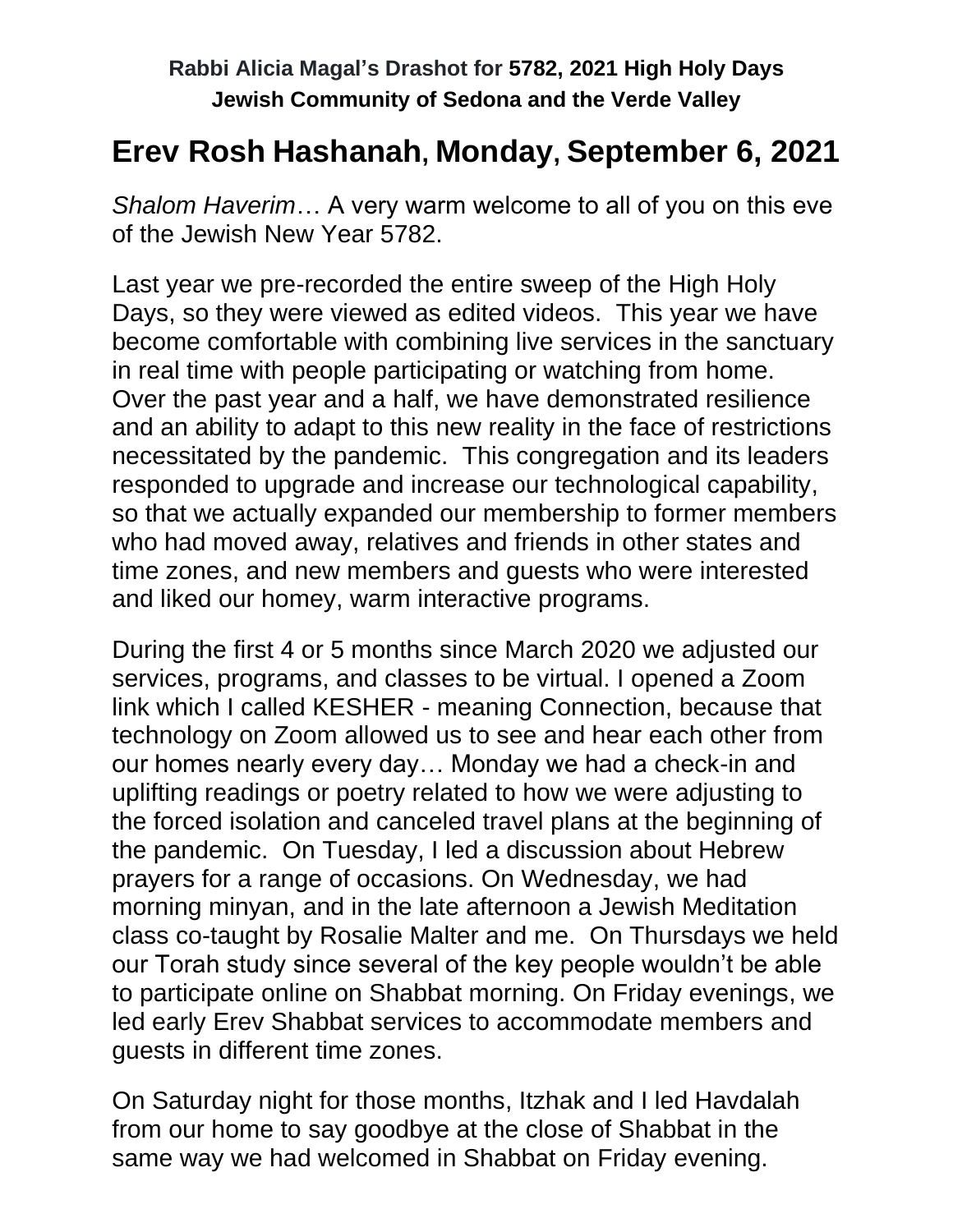During the past months we ended the Monday, Tuesday and Saturday night programs, but kept the Wednesday, Thursday, and Friday services and classes, as well as all committee meetings where the chairs and committee members did all the planning for fundraising projects, Social Action and Educational programs, Havurah meetings and programs on Thursdays or Sundays, Bikkur Holim check-ins for those who were ill, Membership outreach to stay in touch with each one of our members, facility planning for maintenance and upgrades to our building with all its systems, and leadership decisions that impact the entire congregation by the Board of Directors.

The bulletin board remained the same with the pages from the March 2020 newsletter displayed for over a year and a half. Now, since mid-August, we have again opened the building to those who make reservations to attend services in person, while keeping the online option as well. The bulletin board now displays the latest calendar and articles from the September newsletter.

This new set-up is quite complex, but it was agreed that we wanted to encourage participation from people who could not be present in person, and so you will be able to see and hear members offering readings, and, at tomorrow morning's service, having aliyot both here in the room and through the technology of Zoom. Everyone in the sanctuary will see those people participating from home on the large screens installed in the sanctuary, and everyone at home will watch the service livestreamed through the cameras at the back of the sanctuary. We are grateful to videographers Ron Melmon and Angelo LaMarco for their expertise, to Sheryl Tuchman who got us started on livestreaming even before the pandemic so we were ready to go virtual immediately, to Jenny Hirst who has spent countless hours learning the livestreaming and Zoom technology, and has been dealing with the technology at Friday night services, and for the media connections through which you signed up for these services, and to Bonnie Golub who created slides for home viewers to follow the prayers if they did not have a Machzor- a High Holy Day prayer book, and to Meri Thomason who shares the delightful task of screening the slides for Friday night and High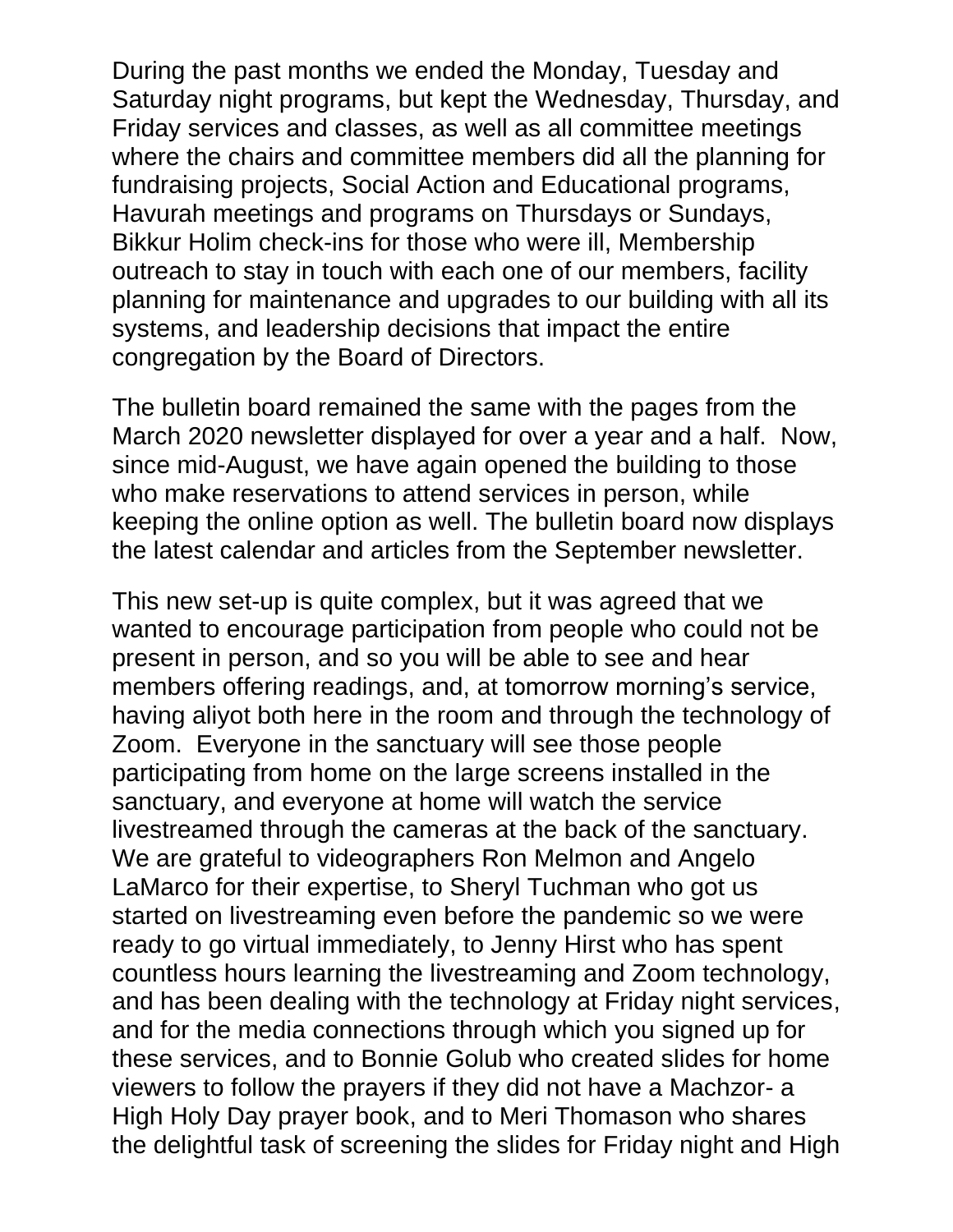Holy Day services. Our cantorial soloist, Marden Paul, is also present with us on Zoom for Rosh Hashanah, and God-willing, is planning to travel here from his home in Toronto for all the Yom Kippur services. This is truly a team effort and we owe all of them our gratitude.

I wanted you to know what extensive preparation has gone into bringing you these High Holy Day services, and though we cannot have a choir, we will enjoy a few solos by our members on Yom Kippur. **We shall not dwell on what we cannot do, but rather realize how hard we have worked to create meaningful and satisfying services, adapting our traditions to emphasize what we CAN do!** Those seated here are wearing masks. No one will come up to the Ark for an aliyah but rather will stand close by to offer the blessings and receive a blessing. We will not have a procession with the Torah, but you will hear the verses chanted either by me or by our cantorial soloist, and that is the essence of the Torah service. We all need to think in a very creative and positive way of what we can accomplish rather than dwelling on our restrictions.

Tomorrow morning, I will speak about our commitment to rededication and renewal—how we have learned to cope and what we have learned. The crisis is not over yet, and having to be limited in our activities over such a long time period is very exhausting… So how did we adjust? What do we now realize was an "**unappreciated luxury**," simple activities that we are now tentatively trying to be able to do again…. Sitting together in a synagogue or a social event, eating with friends at our homes or in a restaurant, traveling easily, visiting with children, grandchildren, or loved ones in nursing homes, and so many other everyday activities that we had to omit over the past year and a half.

**As this New Year beckons us to consider our highest priorities and relationships, let us come to realize what values and people are most vital to our well-being and sense of being alive.**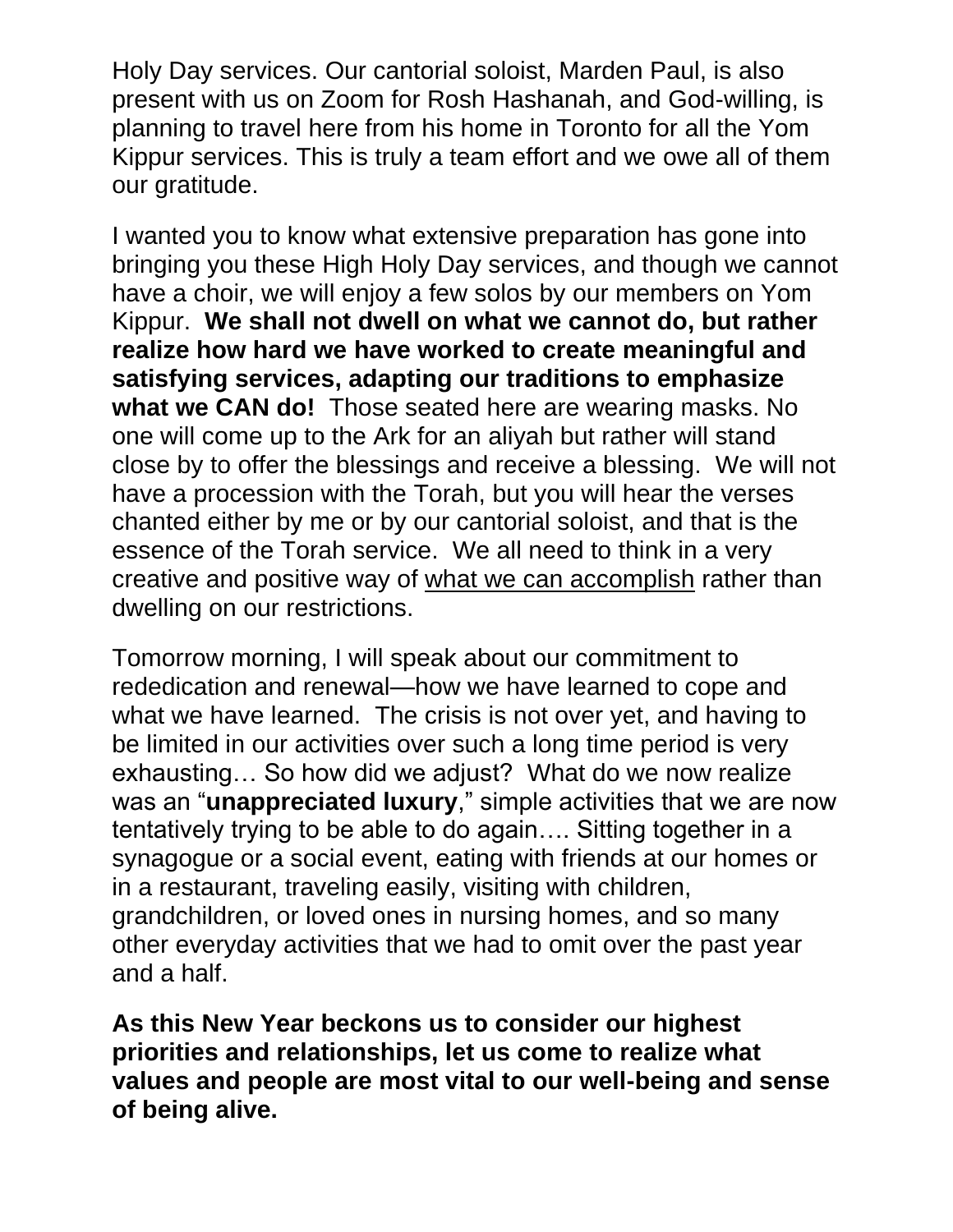Stay with us for a deeper conversation over the next days*. L'shanah Tovah, tikateivu v'teichateimu...* may each one here tonight watching or present be written and sealed in the Book of Living Fully.

*(See next page for Rosh Hashanah Morning)*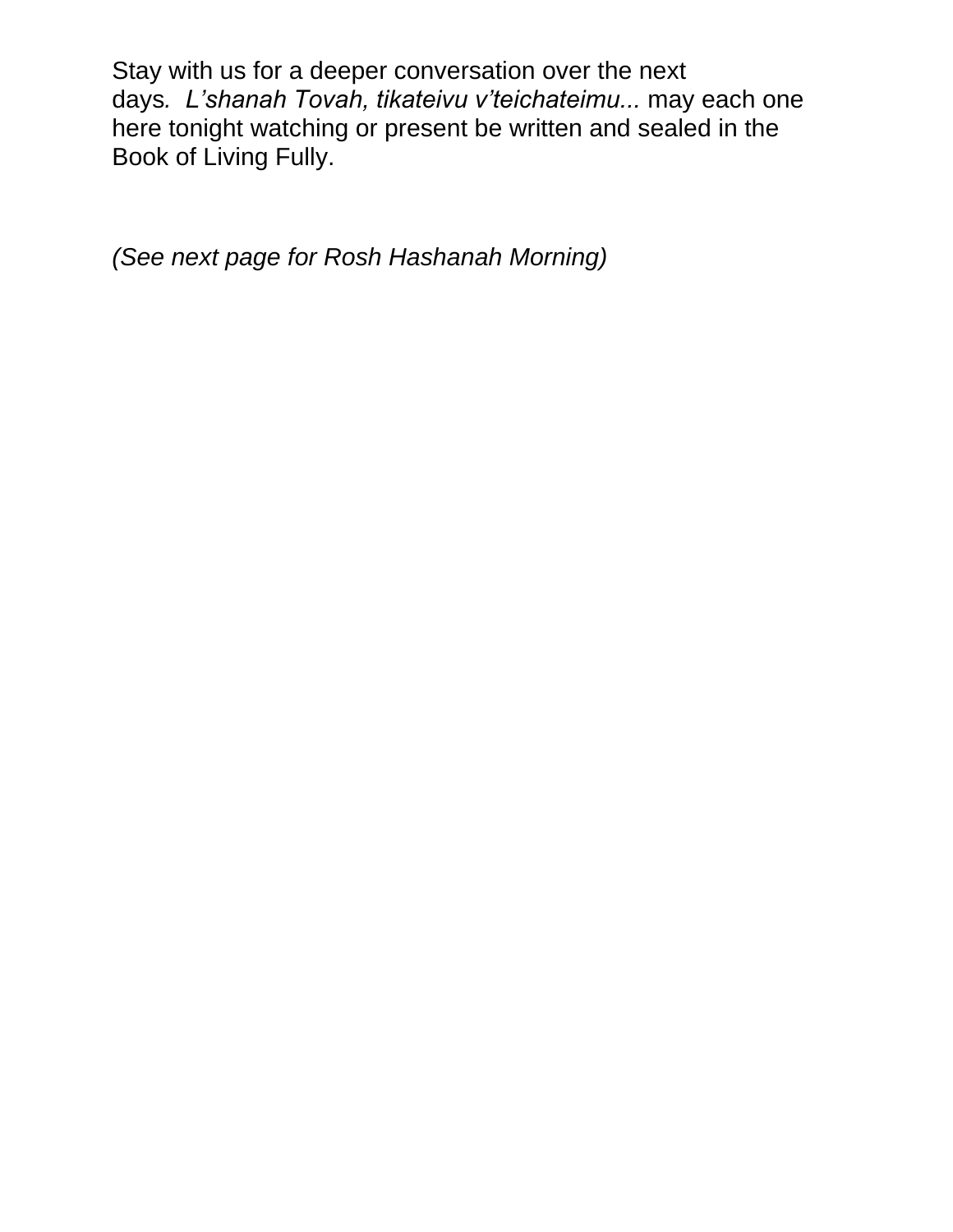# **Rosh Hashanah Morning**

## **Tuesday, September 7, 2021**

Rosh Hashanah has always been a time for renewal, but this year it does feel especially like we are entering a time of Rededication and Revitalization. It is certainly, for the whole world, a time of uneven recovery and re-emergence into more social activities. For us Jews, as we are focused on doing a review of the challenges of the year, it is even more consciously a time of personal responsibility and repair. We really have seen how very interconnected we all are, across national boundaries, time zones, and generations.

After the shock of canceling vacations and trips, after the hard decisions we had to make which kept families apart because of the danger of spreading the virus, a new kind of limited, reduced routine rhythm set in. For many, the time at home rather than days filled with social visits, errands, meetings in person, browsing through stores, and writing to-do lists that never got completed, there was a kind of quiet and simplicity that governed our days. Some people began to clear out closets, organize photo albums or more recent digital files, and found that they actually appreciated the time alone or with a spouse or a small pod of friends, perhaps meeting only outside for brief gettogethers. NO shaking hands or hugging - such simple and automatic gestures - now reduced to a wave or nod or elbow bump. Many people began working at home rather than at an office and joined meetings on Zoom rather than by business travel. Children and grandchildren could not attend school in person but rather attended virtual classrooms. Our own grandchildren learned to read and do simple arithmetic in their online kindergarten class, and all by themselves called us on Facetime during breaks.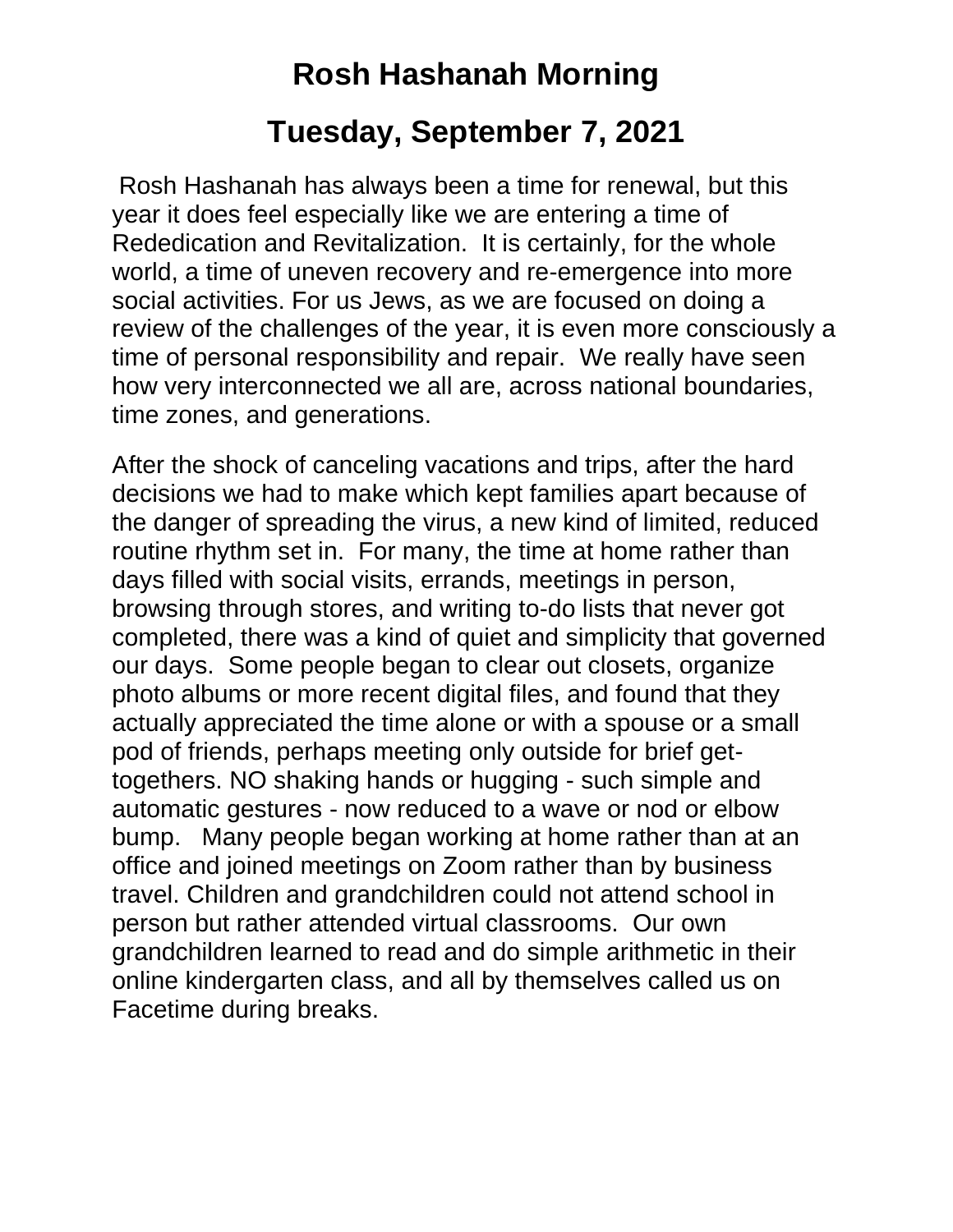For a time, there was no dining out, or coffee with a friend at their house, or live theater, or movies, spa, gym classes, massages, or so many other activities that seemed suddenly impossible and even dangerous. Many people let their hair grow long, or grow out grey! When we watched movies or binged series on Netflix, as many of us did... a lot... and saw scenes with crowds at a stadium or packed together at a concert we thought, "Wow, that was from another era!" We didn't go to stores but rather ordered online from Amazon with too easy a click, and many had groceries delivered to their door.

Perhaps we read, as I did, dozens of books. Perhaps the area where we all expanded and learned the most is in the area of technology. Few of us had heard of Zoom and now most of us are comfortable at Zoom meetings, programs, and services. I led baby namings and memorials on Zoom, observed a few b'nai mitzvah ceremonies that were livestreamed for children of our close friends who live in other states and countries, and had many lively conversations with our children and grandchildren in LA and NY on Facetime. Suddenly we had the means to connect with people we had not seen in a long time or who live very far away.

We had to let a lot go that previously we had thought important. It has been a time of prioritizing, clearing, getting down to basics during a prolonged time of isolation and distancing. No need to fill up the car for months! No need to get dressed up... well maybe just a clean shirt, since only our face and shoulders appeared in the little square on the computer screen.

Each year I answer a series of 10 questions - it's called 10Q if you look it up online, about how the past year impacted me and what I wish for the coming year. I review it each year. For last year's summary there was a supplemental question asking for a Six-Word Memoir on Life during Coronatime. Here is what I wrote last year: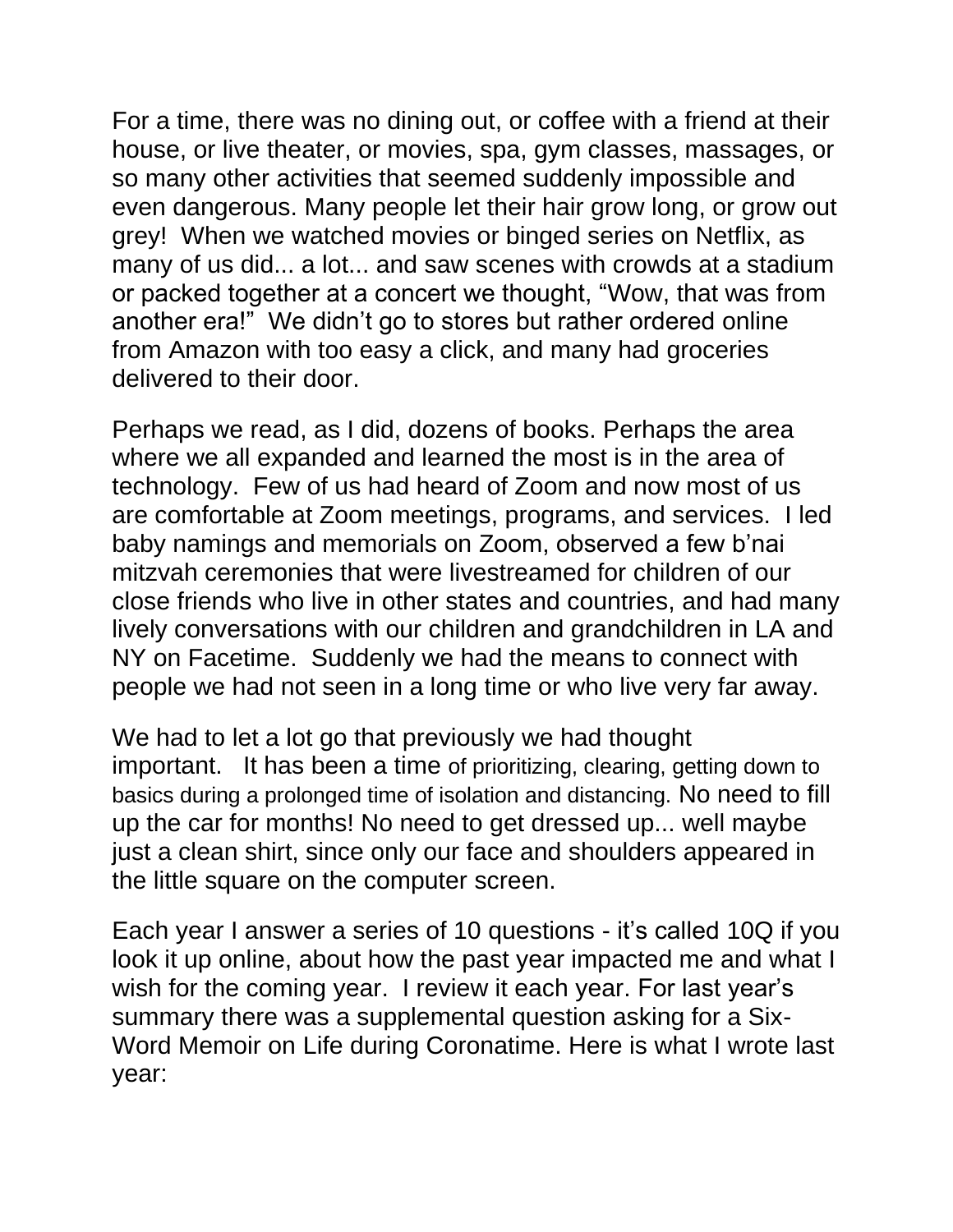What's Your Six-Word Memoir on Life during Coronatime?

Isolation **Cancellations Creativity** Zoom-connectivity **Prioritization** Blessings?

This year I would write:

Emerging Adaptation Reevaluation Relief Gratitude Blessing!

There have been some surprising advantages: **Appreciation has gotten finer**. Watching day by day how a rose bush begins to bloom, savoring a well-prepared home-cooked meal, learning to bake challah, sensing the moisture in the air or small changes as the seasons moved to colder, then warmer, then rainy. We became more observant, and little things like a call or a note or a caring smile awakened in us deeper levels of gratitude.

Every Friday a Shabbat Zoom call started by my friend Tovah Feldshuh for a circle of close family and friends met to check in and take turns saying the Shabbat blessings in various melodies over candles, wine, and challah. I blessed the children as well as everyone on the call and spoke about the Torah portion of that week. We have just completed our 73<sup>rd</sup> such Shabbat Zoom call spanning many time zones. Perhaps you participated in family Zoom meetings that dissolved geographical separation.

The only thing that mattered was to ascertain what time zone the host was in!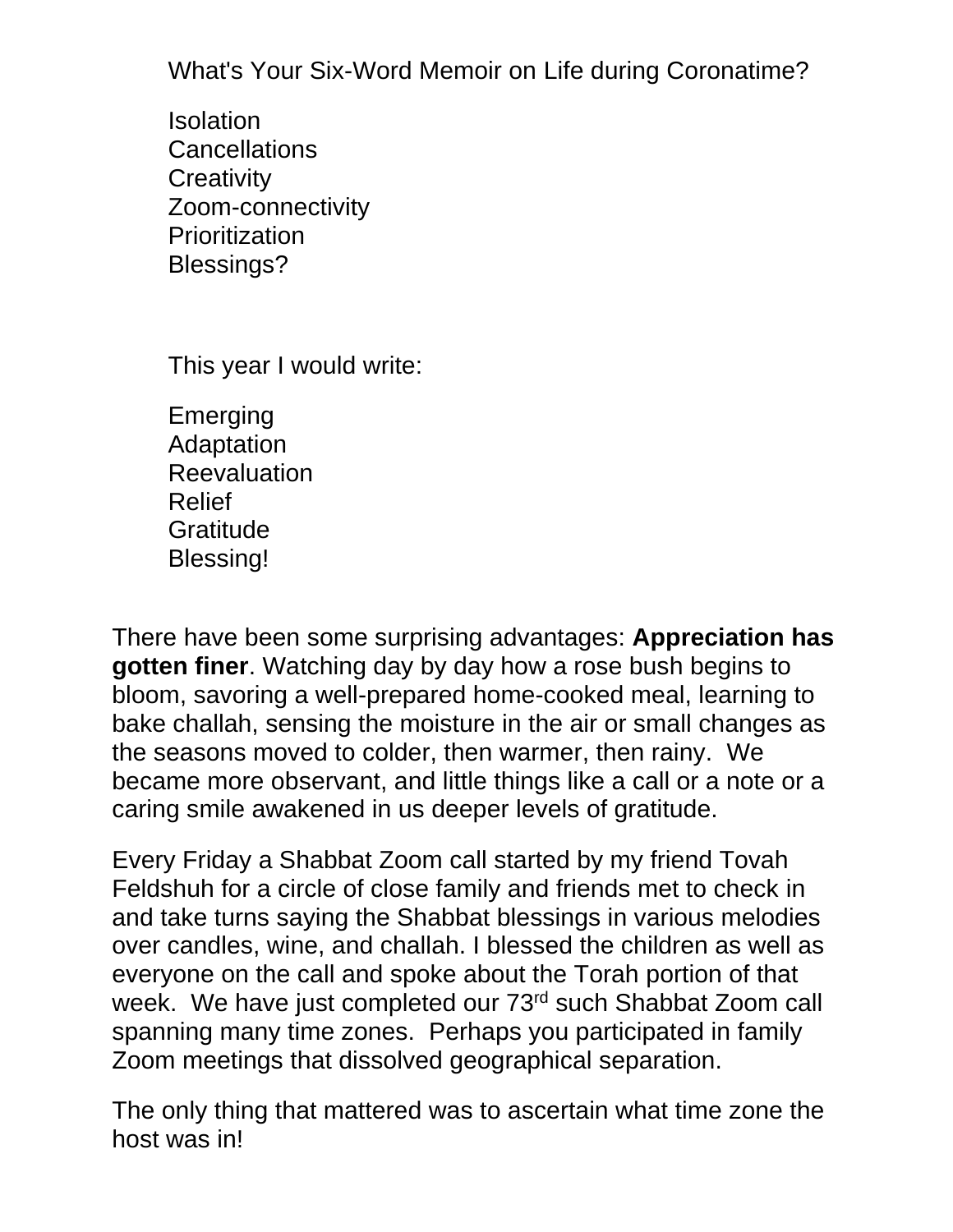Our own Wednesday morning minyan met without interruption and nearly always had a full minyan, so we could support each other in saying kaddish for a loved one who had passed away or whose yahrzeit was that week. People who otherwise could not have participated were now able to join through Zoom and feel that warm connection of community in prayer.

As we are now considering ourselves in the presence of the heavenly Creator, and are asking to be judged mercifully, one word from our new Zoom vocabulary comes to mind:

**UNMUTE** – How often do we have a thought to express but in our little square on the screen we fail to unmute our voice? This is a time to UNMUTE and express ourselves, to speak up, to ask forgiveness and offer forgiveness, tell of our regrets of how our words or actions were not aligned with our highest values, with the mitzvot of generosity and kindness to others. Have we spoken out for justice in our community, brought food for the hungry? Have we unmuted our secret longings to improve and grow, and reach out to deepen relationships in new ways? Can we now unmute when it is helpful and remain muted in the face of gossip or unkind tales about others? That mute and unmute button offers a great lesson about the importance of when to speak out and when to keep silent.

During these Days of Awe, let us consider in what ways we proved resilient, in what ways we have taken steps toward recovery, how we might rededicate ourselves to being more connected by any means possible with positive activities, people, learning opportunities, and acts of social justice!

Alongside every zoom meeting is the CHAT column where people would write to individuals on the call or else to the host or to everyone. That sidebar record is like our inner thoughts and comments that are recorded in our very own Book of Life. Let us be proud of the lines we ourselves have written there and make a sincere effort to delete any negative remarks.

The file is still open during these Ten Days of Awe, of Repentance, of Repair. We are authors of our daily choices of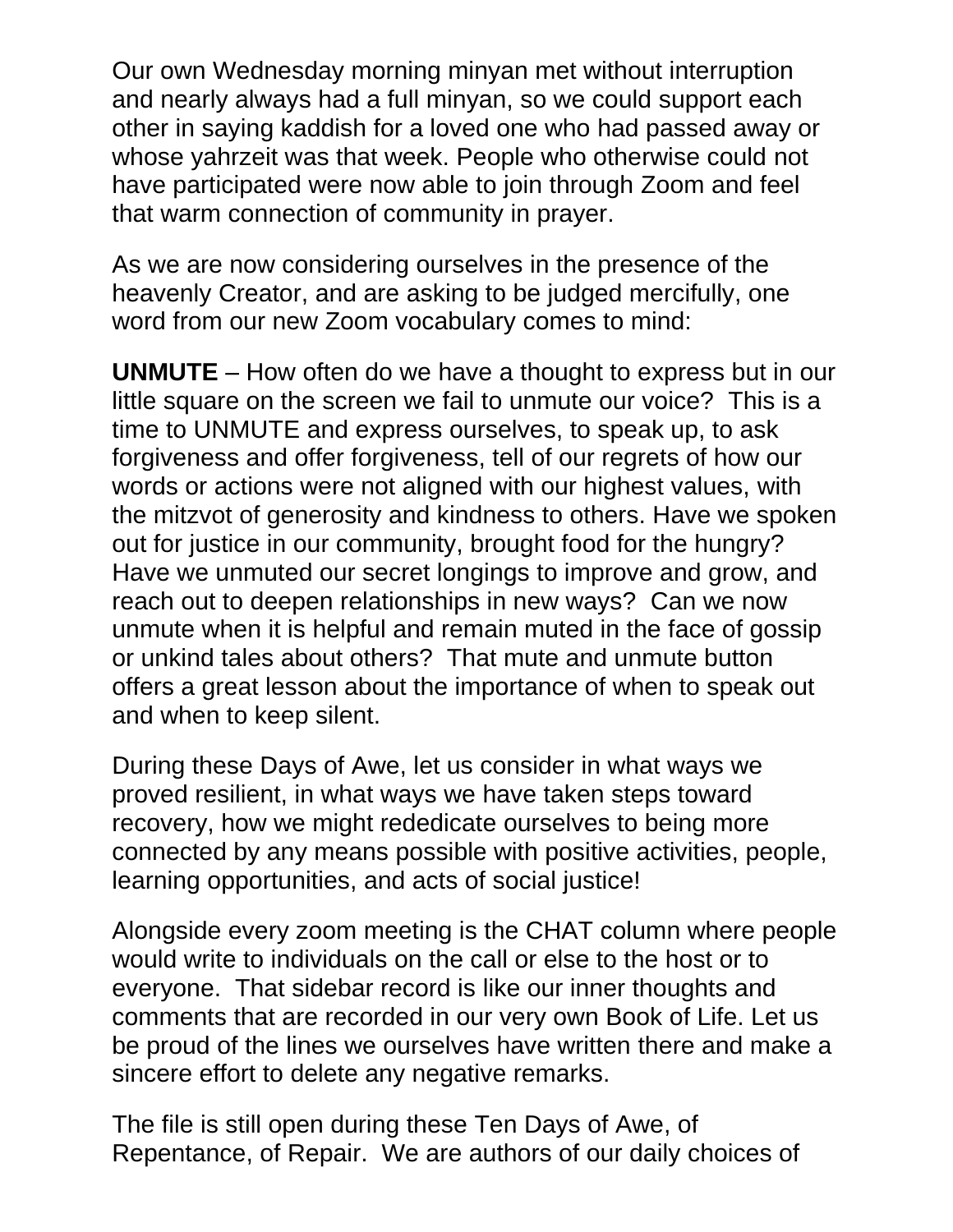words and deeds, so let's all make an effort to edit, readjust, realign, and arrive on Yom Kippur with a much cleaner, clearer, record.

**Unmute for prayer**, for singing the true song of our soul. May we be like the shofar, proclaiming our unique sound which enables us to connect with other beings here today and throughout the generations. **Unmute the voice of your heart** which yearns to link us to the essence of what it is to be human. **Unmute your expression of gratitude** in having the gift of life. Let's make a joyful noise unto the Lord. let us unmute!

*(See next page for Kol Nidre)*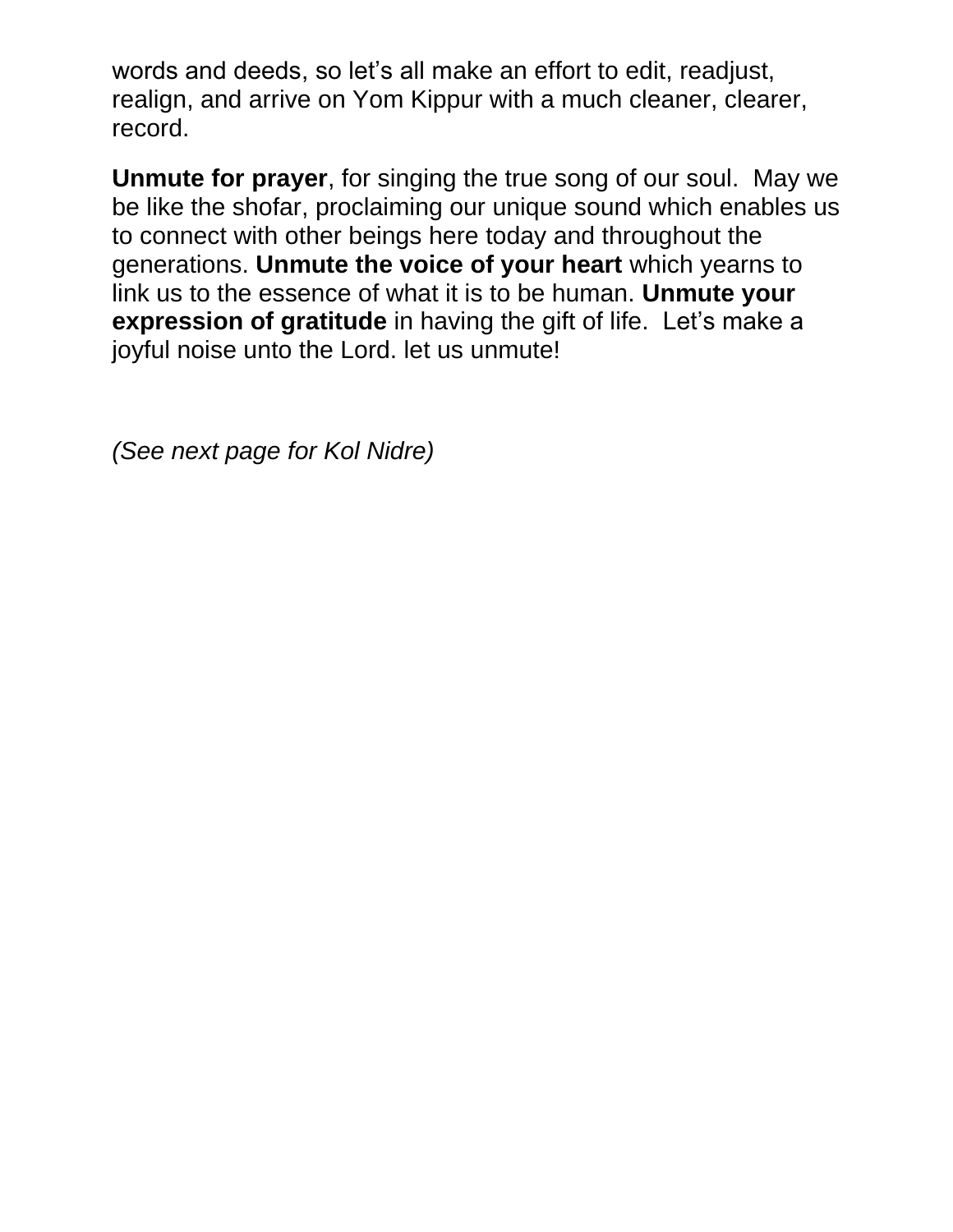#### *Kol Nidre*

### **Erev Yom Kippur, Wednesday evening, September 15, 2021**

The haunting melody of Kol Nidre sung by the cantor and played on the cello by Tom Hoisch tug at our neshamah, our very souls. The words in Aramaic speak of the wish to wipe the record clean, to recognize those vows and promises we were not able to keep after sincere effort, and to allow us to lift that burden from our hearts so we can commit again to walking a path of consistent behavior. Our tradition doesn't hold up an impossible yardstick of perfection but rather offers concrete ways to return to a middle path of compassionate, ethical words and actions that are lifeaffirming. We face the specter of our limited life span and rather than despair, we learn ways to make our time worthwhile with a deeper soul-purpose that brings joy to ourselves and to those we touch in this lifetime.

We pray in the plural – we have sinned, we have spoken badly, we have avoided doing our part.... and so, we shine a light on our blind spots. It is slightly uncomfortable, but actually offers a relief from feelings of unworthiness or guilt. Face it! Own it!! Deal with it!!! …and now walk upright and proud of your heritage and your particular gifts.

This is a time of reconnection – with our deepest yearnings, with our close relationships, with our religious and spiritual teachings and guidance.

Let us look at two beautiful models of spiritual life right here in this synagogue. The new sculpture of a Star of David hanging on the wall, and the Tree of Life in the lobby, both by John Soderberg, world-renowned sculptor, contain symbols of the unfolding progression of creative energy:

The star is a combination of two triangles, one descending from the heavenly realm, and the other emerging from the ground of the earth, and meeting in the heart space of the present moment. The sculpture of this star combines other symbolic elements: the lions of Judah, the words in Hebrew,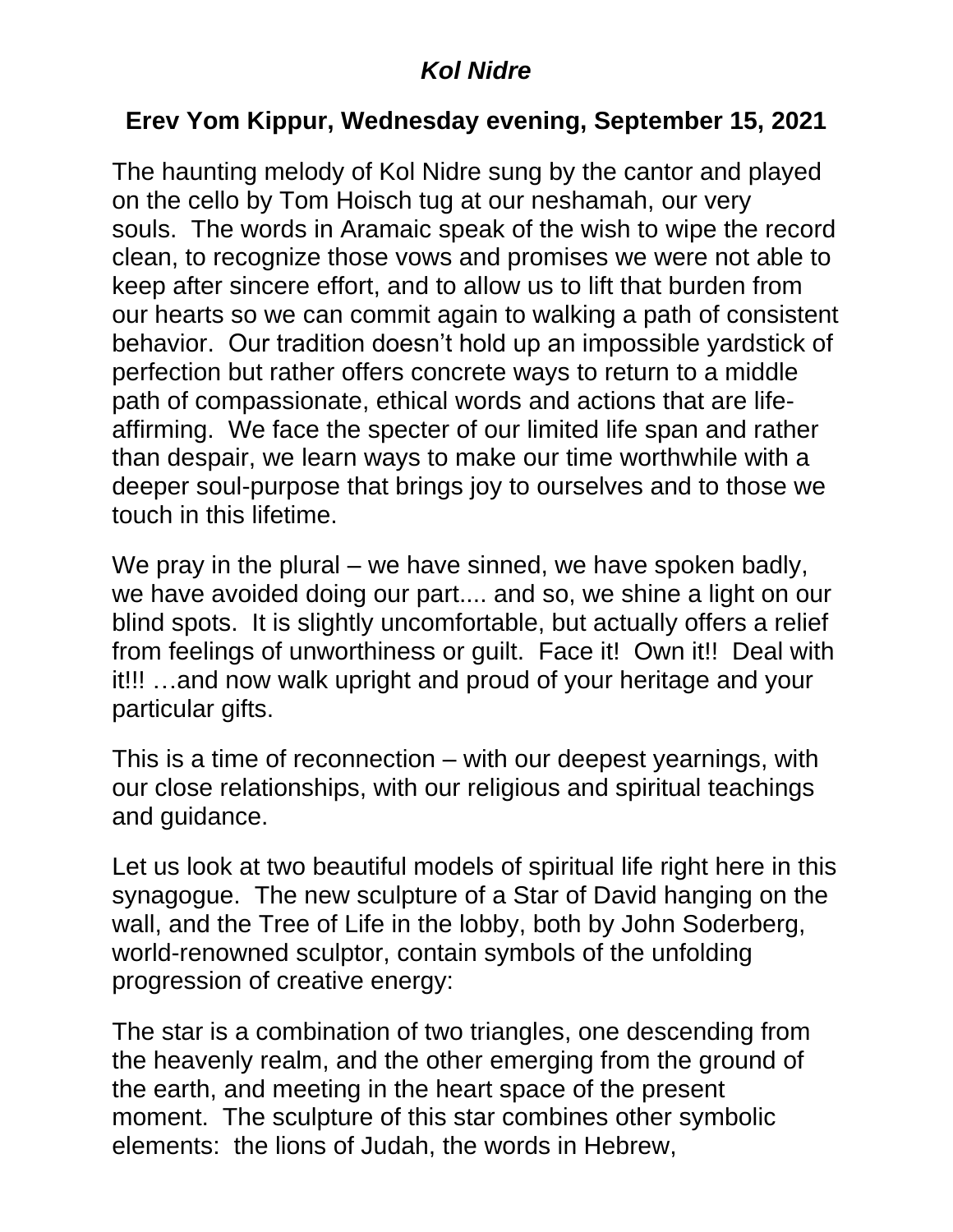*Shema Yisrael, Adonai Eloheinu Adonai echad*. Hear O Israel, God – our Divine Creative Source - is One; and *Shiviti Adonai l'negdi tamid*, I keep God before me always as a lens.

The Tree of Life, *Etz chaim*, has organic roots within which are gems representing the Twelve Tribes of Israel. The trunk and main branches form the Hebrew word Etz, Tree, and the new leaves represent the founders of this synagogue mishpacha – extended family, as well as continuous new leaves that are added to represent simchas, weddings, births, happy occasions to celebrate. You here today are invited to celebrate your simchas by adding to the leaves on our Tree of Life.

During these days we are looking back and reflecting, but also taking this opportunity to look at this precious moment right now and give thanks for the gift of life. We still have many opportunities to make choices to enhance the quality of our lives and the lives of those around us, including those we don't even know, through our mitzvot and acts of kindness. So tomorrow we will look ahead to the future and each one of us, in our own hearts, will affirm what we wish to achieve, to learn, to accomplish, to settle, in the year to come. We will be strengthened by the communal energy of those sitting here and viewing online. May our renewed appreciation of TIME lead us to rededicate ourselves to our soul-purpose with renewed joy and a refreshed soul.

For those who fast, have an easy and meaningful fast. For those who cannot fast, perhaps you can restrict your food to what is necessary for your health and be conscious of what you take for nourishment. We have food bins for your donations of nonperishable products to donate to the local food bank. There are so many who fast not because of choice, but because they simply do not have enough food.

May we be sealed in the Book of Living Fully since there is yet so much to do.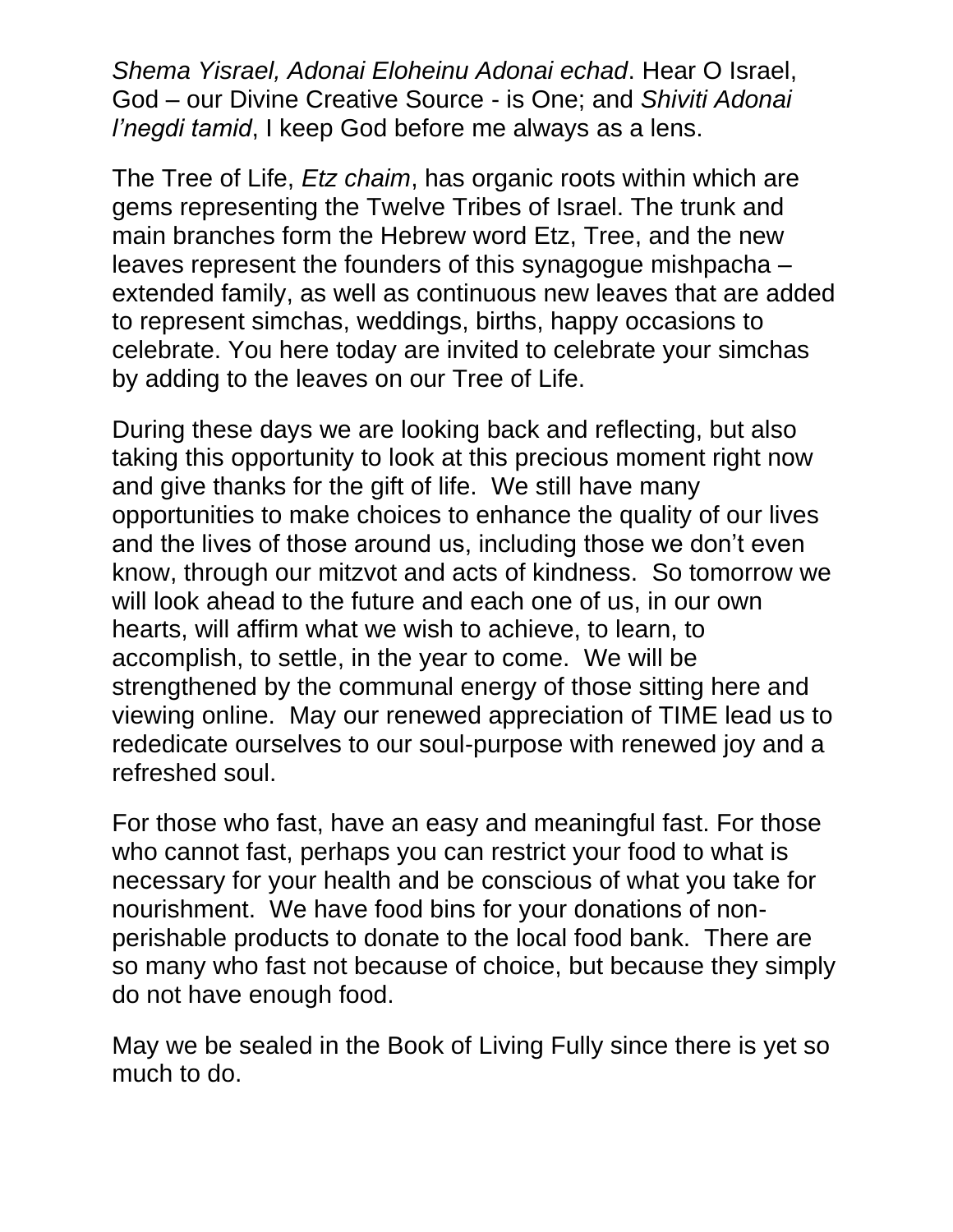# **Yom Kippur Morning**

### **Thursday, September 16, 2021**

Shalom my dear friends.

Since Rosh Hashanah I have spoken about our experiences of the past year and how we showed resilience. Last night I spoke about ways in which we reconnect with our own internal compass, with repair of relationships, and with a renewed link to our Jewish tradition and spiritual connection. It is a time of recovery and discovery. Through our prayers and music, we have drawn on energy greater than our own individual power.

This morning, on this Day of Atonement, At-One-Ment, I am going to pose the question, **where do we go from here? What have we learned? How do we transform a difficult, challenging time into a positive and beneficial experience?**

We know that after trauma there can be PTSD – Post Traumatic Stress Disorder with severe setbacks and triggers that affect a person even once the danger has passed. But there is a completely different realm of study that is profoundly empowering --It is PTG: **Post-Traumatic Growth** which is the positive psychological change that some individuals experience after a life crisis or traumatic event. Post-traumatic growth does NOT deny deep distress, but rather posits that adversity can unintentionally yield changes in understanding oneself, others, and the world. Results can be in the areas of:

1: Appreciation of life and awareness of personal strengths

- 2: Reprioritization of values, what really matters.
- 3: Improved relationships with others; increase in compassion and altruism

4: New possibilities in life; appreciation and awareness of blessings.

5: Personal and spiritual change; creativity in art, poetry, expression of hopefulness; survivor literature that is inspiring.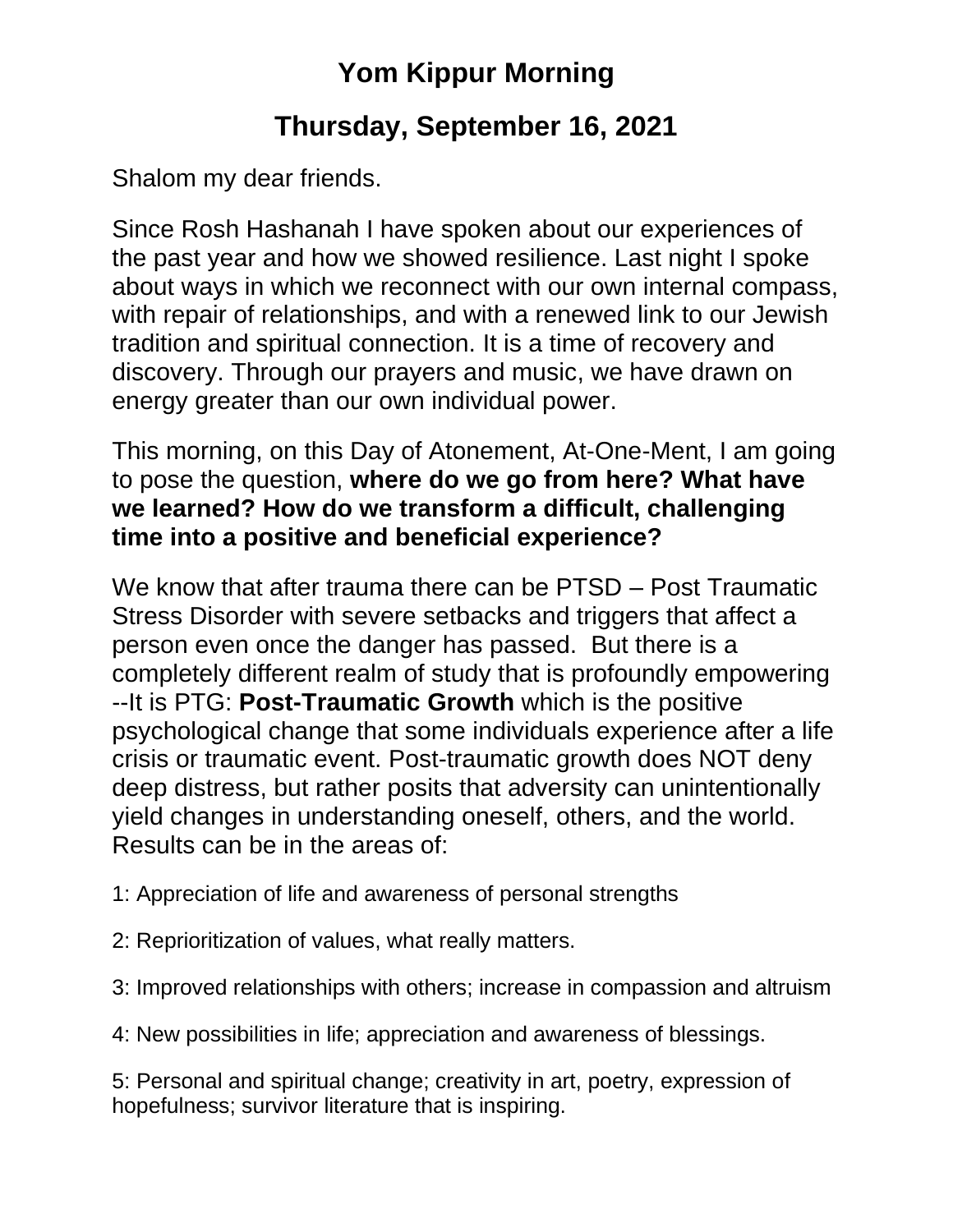If you look up Post-Traumatic Growth you will find a wealth of literature expanding on the brief description I just gave.

I just finished reading "My Stroke of Insight" by Jill Bolte Taylor, Ph.D., a neuroscientist who suffered a stroke and was able to describe exactly what was going on as she lost abilities and then worked to regain them, in an inspiring narrative of her healing and growth in a new, expanded understanding of her personality and identity.

What did we learn and how did we grow despite or because of the year and a half of isolation and restrictions? How did we deepen our close relationships? In what ways have we expanded to a new level of connection?

With this theory, even a negative experience can lead to expansion and integration. Because we were isolated and less distracted, we were able to reduce anxiety and find time to be calm. We learned to value the closest friendships and to let go of extraneous or toxic relationships and unnecessary social activities. We realized what is truly life-enhancing and important rather than filling our time with energy-draining tasks.

We realized how important our support is for our family, our synagogue, and our community, in ways we hadn't appreciated before. There is a way in which a "Tough Teacher" can actually help us grow. This last year has been a mighty tough teacher! In today's Torah selection we hear "*Atem nitzavim hayom kulchem...."* "You are all gathered here today... along with those not here." We understand that to mean that along with ancient ancestors who heard Moses describing the life-affirming choices that lead to blessing, we too are included on this day - *hayom* – and surrounding us are the souls of all those we have lost as well as the souls yet to be born in the future. We stand in mighty company across the ages!

This afternoon at our Yizkor service we will reflect on the names of so many loved ones whom we loved and who helped form who we are. That remembrance will offer a reconnection with that link that exists beyond physical death.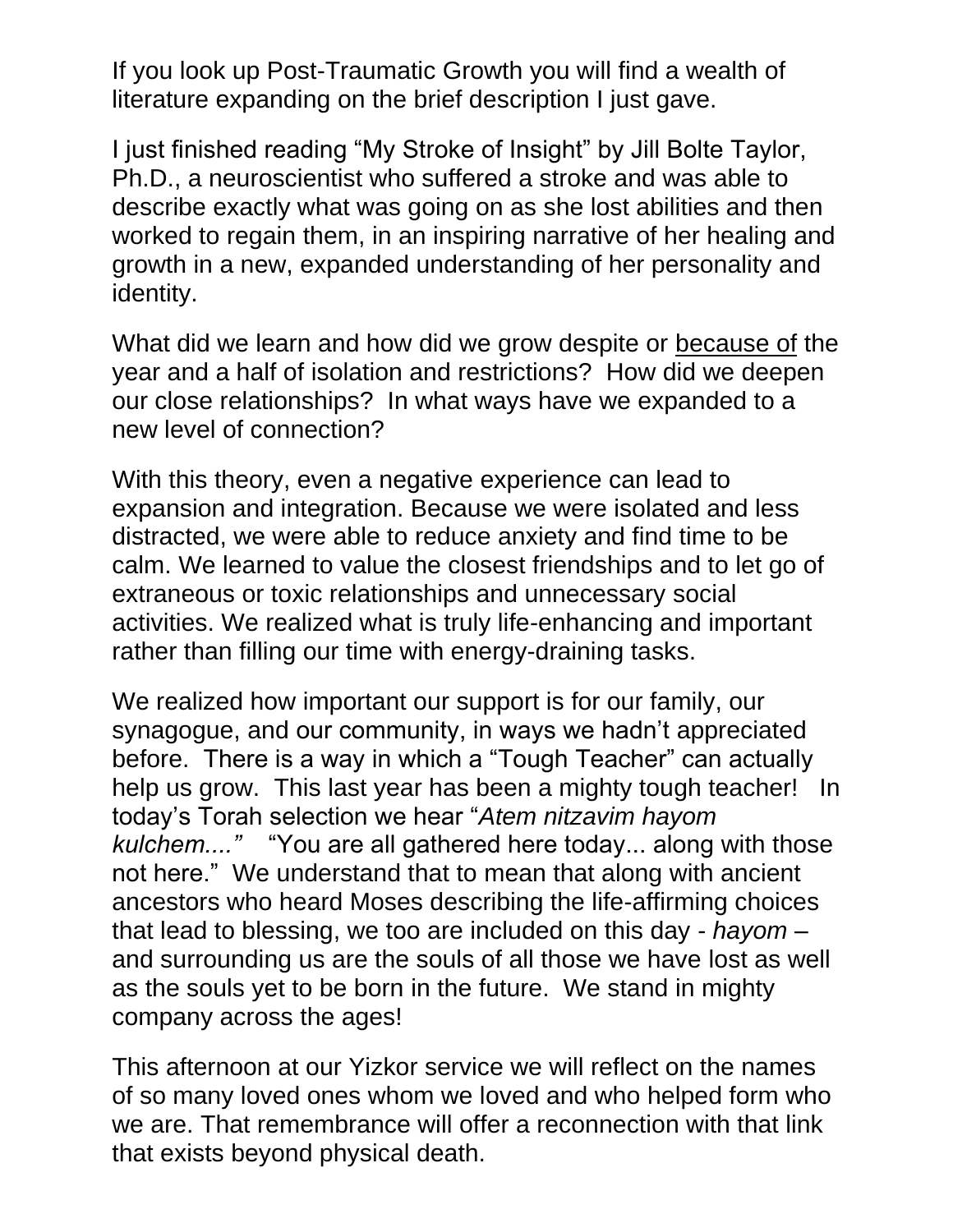And, in the later *Neilah,* closing service, we will look forward to those aspirations and hopes we have for this next year. Before the gates of heaven close, we will have a strong and hopeful sense that the good we have done will outweigh any sins, regrets, or missing of the mark. We have done a lot of good during a year of restrictions and isolation. Let us continue on that path of compassion and generosity.

We learn that every act we do tips the scales of the entire world, and so we must take our every word and action seriously. This year beginning now is a year of *shmitta*, every seventh year, described in the Torah as a year when the land is to lie fallow, debts are canceled, and it is time for a new start, a reset, a reboot. Let us find ways to honor the *shmitta* year, to honor the environment and find a better balance in our lives.

Let us wake up, look around with new eyes, hear with new ears, and be sensitive to how we relate to our environment – the amount of water we use, reduction in use of plastic, being modest in our buying habits, and consider increasing contributions to organizations close and far which help the less fortunate, the ill, the displaced, and the unprotected ones in our community, in Israel, or around the world.

Let us guard our tongue and avoid gossip, and most importantly, let us each use our particular talents and gifts to add to the weight of good actions on the global scales of justice and compassion.

The next festival coming in four days is Sukkot, the harvest holiday, when we withdraw to small, fragile huts where we express our gratitude for the bounty in our lives. At that time, we will draw together the lulav and etrog as symbols of our entire bodies and the representatives of the entire community. The teachings and inspirations and commitments we made during these Days of Awe have time to create in us a new turning of the heart, so that at the end of that week or 8 days, we emerge, like the metamorphosis of the butterfly emerging from the chrysalis. We humans will be ready to fly with new, lighter, spiritual wings.